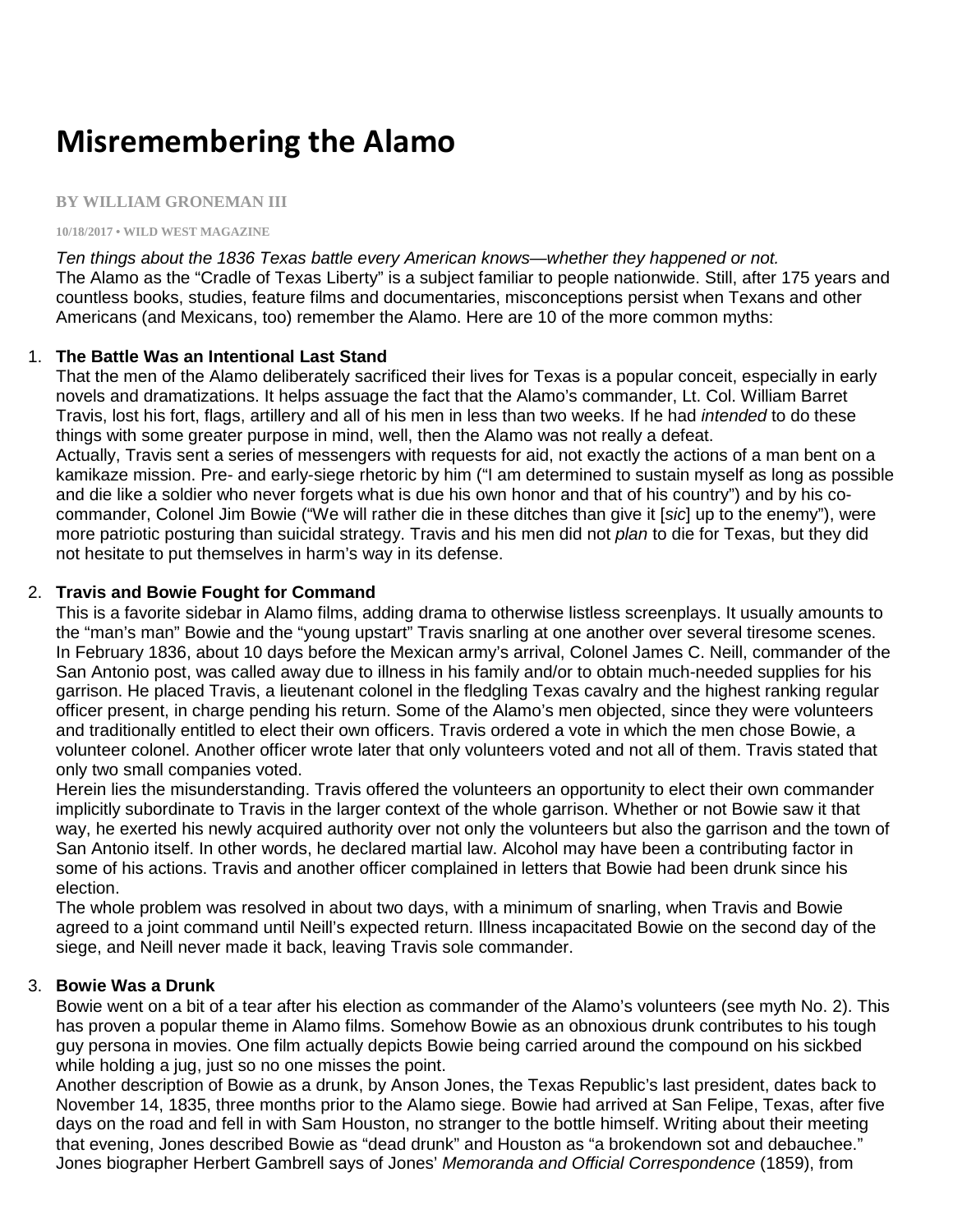whence the latter description comes, "Many of the annotations and some interpolations were made long after the events, when Jones' recollections had become warped." Jones' later hatred for Houston also may have influenced his remembrance of the scene.

Bowie undoubtedly had a few on this occasion, but his condition may have been more "dead tired," from his five days of traveling, than "dead drunk." However drunk or tired Bowie may have been, he took to the saddle again at 1 a.m., riding through the morning hours with a group of couriers.

A boozy Bowie was more an aberration than anything else. He may have had a drink on occasion and perhaps too many on other occasions, but there is no evidence he drank abusively or out of proportion to anyone else on the American frontier at the time.

### 4. **Travis Drew a Line in the Sand**

William P. Zuber spun this most famous tale of the Alamo in 1873 in what he termed "a phenomenal refreshment of my memory," after reading about early Texas history in the Texas Almanac. He told of Travis receiving word there would be no help for the Alamo. Travis responded by assembling the garrison, explaining the situation and their somewhat limited options (every possibility included certain death) and then drawing a line in the sand, inviting all who chose to stay and die with him to cross over. All crossed except Louis "Moses" Rose, who fled to bring this fabulous tale to the world. Rose found his way to the home of Zuber's parents and told them his story. They in turn told Zuber when he returned home from service in the Texas Revolution, and they repeated the story to him over the next 30 years.

Zuber never thought to tell anyone else until he published his story in the Texas Almanac. Texan officials and historians looked on his tale with suspicion. Zuber, under increasing pressure, later admitted he threw in one invented paragraph he thought typical of Travis and without which the story would have been incomplete. The belief Travis had given up hope because there would be no help for the Alamo is the key to the linedrawing scene, but we now know Travis did not receive a message of despair. The letter Alamo courier Major James Butler Bonham carried from Texas Ranger Robert M. Williamson in fact urged Travis to hold out, as several groups, totaling more than 600 men, were marching to his relief. Mexican troops captured this letter after the siege, and a Mexican newspaper published it shortly after the fall of the Alamo. It resurfaced around 1960, and historians have only cited it sparingly since.

But what about Louis "Moses" Rose? The late historian Thomas Lindley devoted three chapters of his book Alamo Traces (2003) to Zuber, the line and Rose and provided convincing evidence there was no Louis Rose at the Alamo.

### 5. **The Battle Was Fought in Pre-dawn Darkness**

The Alamo battle began in the morning, but just how early is up to conjecture. "Eyewitness" accounts give the time as anything from 2 to 6 a.m. John Wayne, in his 1960 epic The Alamo, filmed the battle under clear blue Texas skies. Apparently he felt that viewers, after sitting through two hours of Cold War metaphors, should actually see the action for which they had been waiting. Filmmakers since, in an effort to "de-Wayne" the Alamo and bring something new to the mix, have staged the battle at night in total darkness, the rationale being that Santa Anna would have sought the cover of darkness for his troops' approach to the Alamo walls. But wouldn't the soldiers have needed to see where they were going while crossing no-man's-land? Wouldn't they have needed some light to properly mop up the defenders once inside the unfamiliar fort? It is much more likely that Santa Anna launched his attack in the early dawn light, however feeble or dim it may have been.

### 6. **Reinforcements Were Scarce**

A certain "survivors' guilt" that Texas failed Travis and his men plays a part in many renditions of the Alamo story. Travis sent out several appeals for assistance before and during the 13-day siege. He needed reinforcements to break the siege from the outside, not to fill the Alamo with more men to stretch their already limited supplies and provide more targets in a confined area.

The "Gonzales 32" has been honored as the only group to come to the Alamo's aid, riding into the fort about a week before the March 6 battle. However, Williamson's letter to Travis (see myth No. 4) made it clear that several groups (under James C. Neill, Juan N. Seguín, Jesse Billingsly, Sidney Sherman, Mosely Baker and others) were either riding to the Alamo or assembling at Gonzales as a united relief force.

Lindley, in Alamo Traces, provided evidence that at least one other group fought its way into the Alamo, under Davy Crockett's personal guidance, in the early morning hours of March 4. Texians (as they were then known) had not forgotten the Alamo. But Santa Anna had a different timetable than those who rode to the fort's aid.